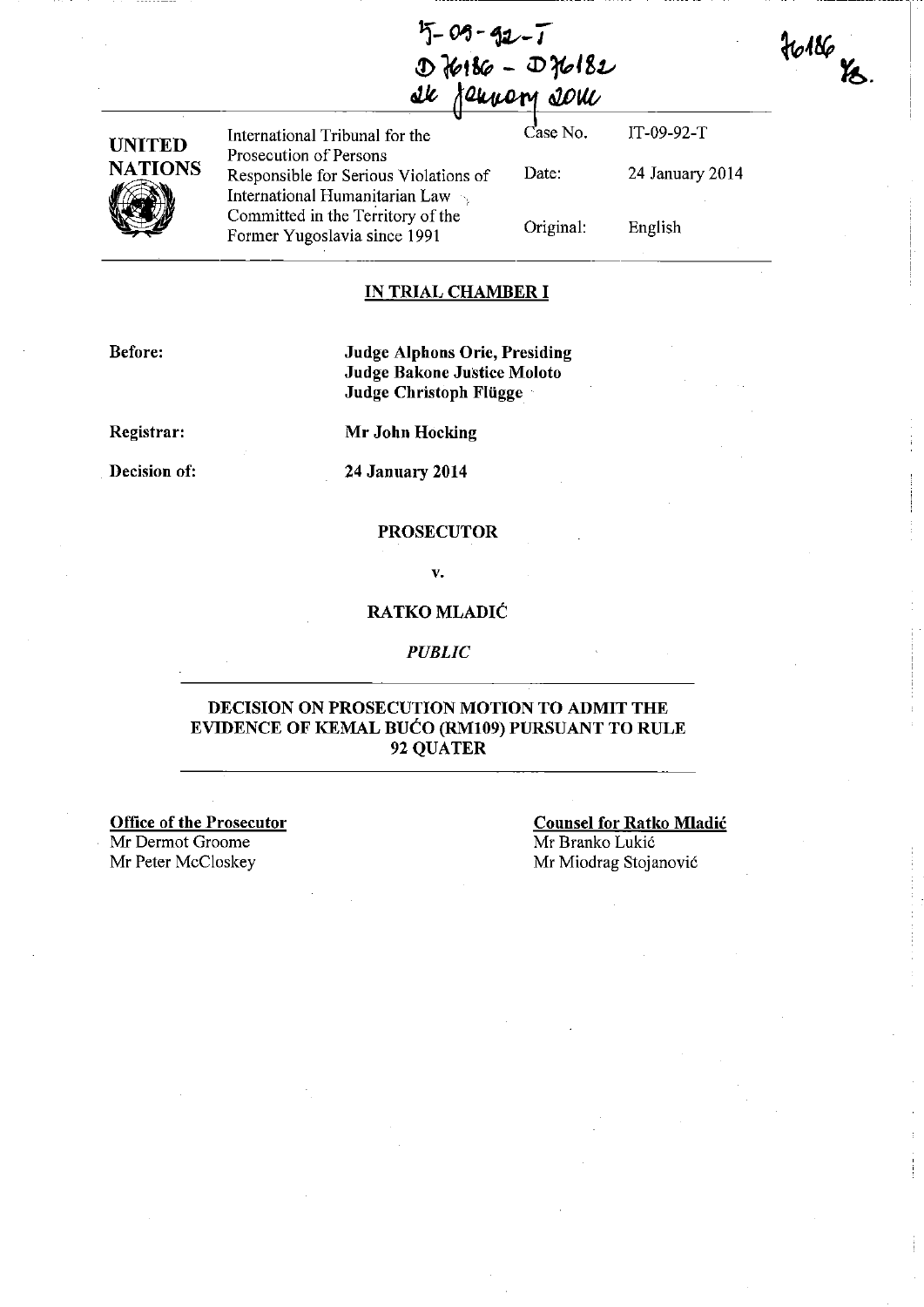# **I. PROCEDURAL HISTORY AND SUBMISSIONS OF THE PARTIES**

I. On 3 December 2013 the Prosecution filed a motion ("Motion") seeking to admit the evidence of Kemal Bućo pursuant to Rule 92 *quater* of the Rules of Procedure and Evidence ("Rules"). $\frac{1}{1}$  On 16 December 2013, the Defence filed its response opposing the Motion ("Response").<sup>2</sup> On 23 December 2013 the Prosecution filed its request for leave to reply to the Response attaching its Reply ("Request for leave to Reply" and "Reply").<sup>3</sup>

# **II. APPLICABLE LAW**

2. The Chamber recalls and refers to the applicable law governing the admission of evidence pursuant to Rules 89 (C) and 92 *quater* of the Rules, as set out in a previous decision.<sup>4</sup>

# **III. DISCUSSION**

### (a) Leave to reply

3. The Chamber considers that it is assisted by further submissions from the Prosecution on the matters outlined in the Request for leave to Reply and will therefore grant such leave.

### (b) Admissibility under Rule 92 *quater* of the Rules

4. The Chamber has been provided with the death certificate of Kemal Buco and is convinced that he is deceased and therefore unavailable within the meaning of Rule 92 *quater* of the Rules.

5. With regard to the reliability of the tendered excerpts of the testimony of Buco from the *Dragomir Milosevic* case the Chamber notes that he testified under oath and was subject to crossexamination.

Case No. IT-09-92-T 24 January 2014

Prosecution Motion to Admit the Evidence of Kemal Buco (RM109) pursuant to Rule 92 *quarter*, 3 December 2014.

Defence Response to Prosecution Motion to Admit the Evidence of Kemal Bućo (RM109) pursuant to Rule 92 *quater,* **16 December 2013. For details of the Defence submissions the Chamber refers to the Response.** 

**Prosecution Request for Leave to Reply and Reply to Defence Response to Prosecution Motion to Admit the**  Evidence of Kemal Bućo (RM109) pursuant to Rule 92 *quater*, 23 December 2013. For the Prosecution **submissions, see the Motion, the Request for Leave to Reply, and the Reply. On 7 January 2014 the Chamber**  informally asked the parties to make the Witness Statement of Kemal Bućo available to the Chamber for its **consideration of the Motion, to which both parties agreed.** 

 $\overline{4}$ **Decision on Prosecution Motion to Admit the Evidence of Witness RM-266 pursuant to Rule 92** *quater,* **22 July**  2012.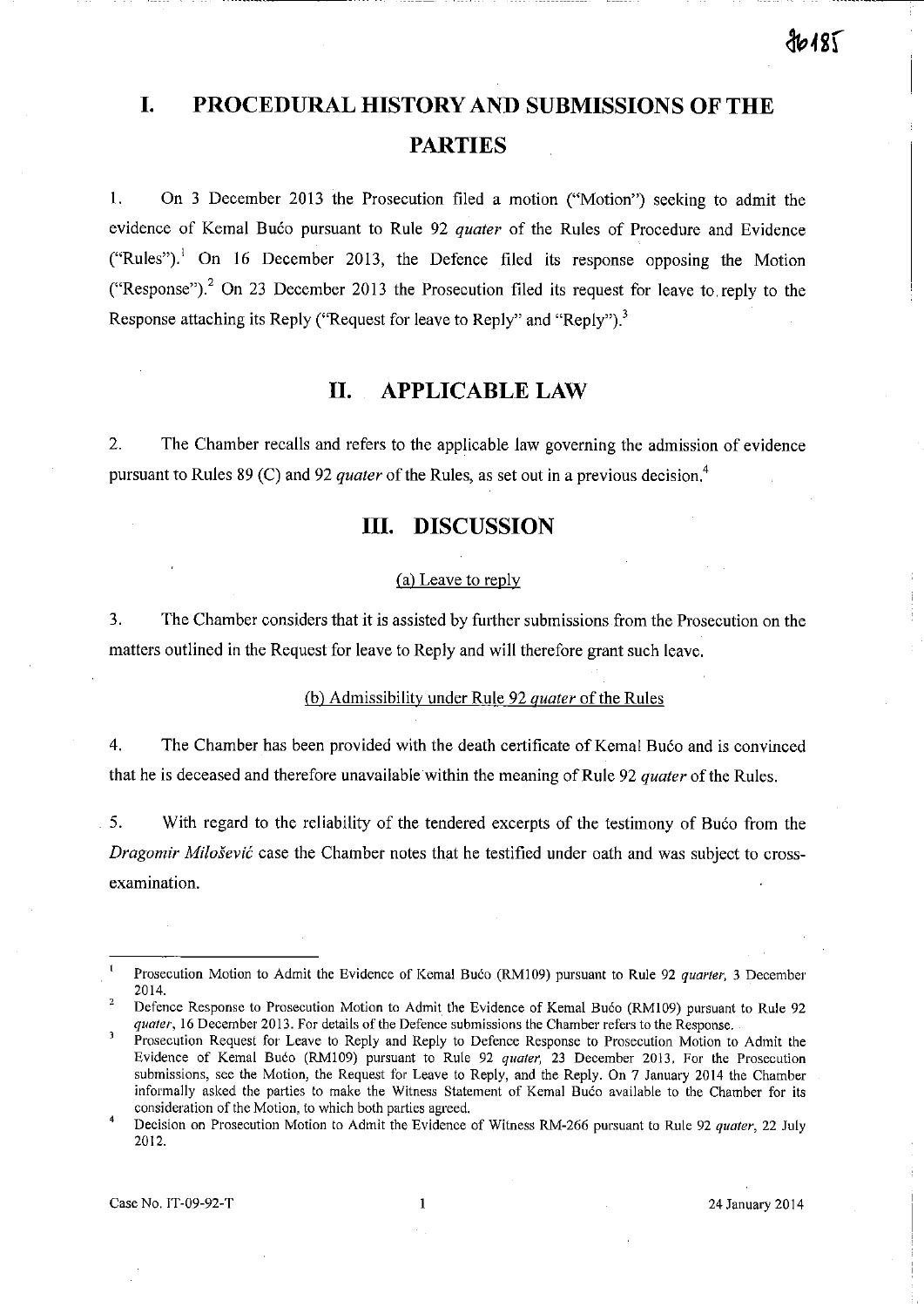-- -------~--~----

6. Regarding the Defence's argument that the tendered excerpts of cross-examination are not extensive, the Chamber recalls that the tendering party is not required to submit a witness's testimony in its entirety.<sup>5</sup> Instead, only the portions of a transcript upon which the tendering party seeks to rely should be tendered for admission, including any portions necessary for contextualizing or clarifying those portions.<sup>6</sup> In its response to such a motion, the other party should then tender any portions it considers relevant to the proper understanding of the witness's testimony.<sup>7</sup> The Chamber notes that the Defence did not tender such portions in its Response. Absent specific submissions on reliability issues that would arise from the Prosecution tendering only parts of Bućo's crossexamination, the Chamber does not consider this to make the evidence unreliable.

7. The Chamber has further reviewed the tendered evidence in light of the Defence's argument that it is inconsistent with Bućo's witness statement, and the testimonies of Aernout van Lynden and Mirza Sabljica. In his statement Buco stated that he "would visit the sites of cases of sniping and shelling against civilians".<sup>8</sup> In his testimony, after being questioned if he would attend crime scenes, as part of his duties, Buco testified "No, I only took statements from the victims, and based on these statements I compiled my own reports."<sup>9</sup> The Chamber considers that his general statement about his work as an inspector does not contradict his testimony about his specific duties when assisting the Ministry of the Interior to collect statements. Furthermore the Chamber notes that Buco has been extensively examined and gave clear answers about his duties as a criminal inspector during the war.

8. As for the alleged inconsistency regarding the investigations on Scheduled Incident F .13 the Chamber notes that Mirza Sabljica testified that UNPROFOR was present with a team but that this team did not conduct the investigation together with the BiH MUP ballistic team.<sup>10</sup> In his witness statement Bućo said that "the origin of fire was determined on the basis of our ballistic team and also of UNPROFOR who were also present". The mere fact that an UNPROFOR team did not conduct the investigation together with the BiH MUP ballistic team is not as such inconsistent with the presence of an UNPROFOR team at the place where the tram was hit or with a possible involvement of that team or any of its team members, in a yet unspecified capacity, in the path leading to the determination of the origin of fire as reported by the BiH team.

**S** T. 5406-5408.

<sup>6</sup> T.5407.

Ibid.

Kemal Bućo, ICTY witness statement, p. 2

Excerpts of the testimony of Kemal Bućo from *Prosecutor v. Dragomir Milošević*, Case No. IT-98-29/1-T, namely T. 1493.

Mirza Sabljica, T. 8187-8189.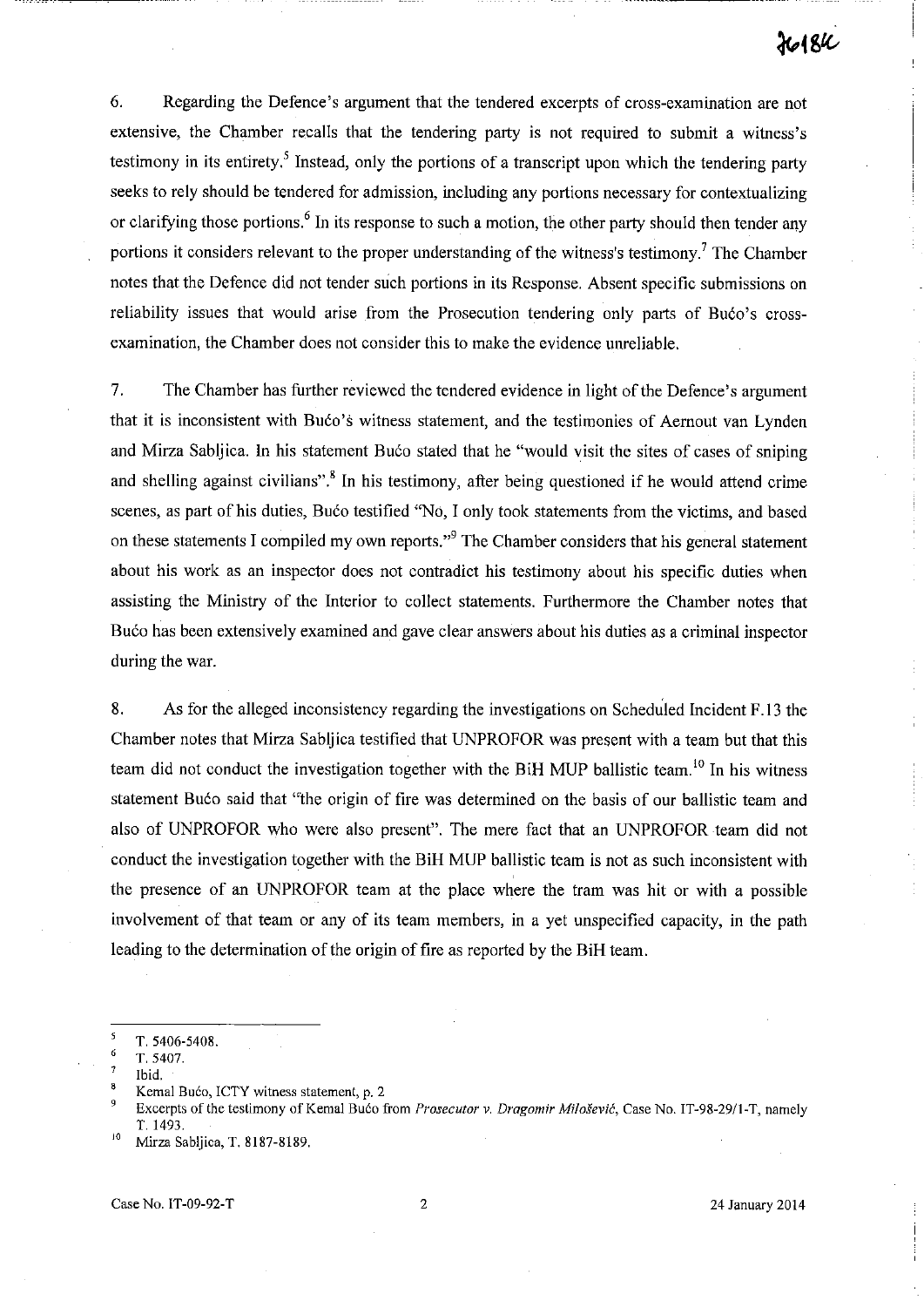9. The Chamber finds that the Defence argument that Van Lyndens evidence contradicts the Prosecution claim of corroboration is without merit. Van Lynden testified that he had visited several positions around Sarajevo held by the SRK which is corroborative in accordance with the Prosecutions claim. The fact that he, when asked about daily information and knowledge of all firing positions of the BiH army, responded that he did not know them all, from neither side of the conflict, does not in any way invalidate his observations of positions he had visited.

10. As regards the Defence's assertion that portions of the testimony contain hearsay evidence, the Chamber recalls that hearsay evidence is, in principle, admissible before the Tribunal." Further the Chamber notes that it is clear from the portion of the testimony indicated by the Defence that the witness has no direct knowledge about the subject he's testifying about there. The Chamber does not consider that this affects the overall reliability of Buco's evidence.

II. Turning to the Defence objection that parts of his testimony constitute expert testimony, the Chamber considers that the transcript lines indicated by the Defence are not expert evidence, but contain a factual description by the witness about how incident reports were compiled and drafted. The reports Buco refers to in his testimony have been admitted into evidence.<sup>12</sup>

12. Based on the foregoing, the Chamber finds that the evidence of Kemal Buco meets the reliability requirements of Rule 92 *quater* of the Rules.

## (c) Requirements of Rule  $89$  (C) of the Rules

13. With regard to the requirements of Rule 89 (C) of the Rules, the Chamber fmds that the selected portions of the previous testimony of Kemal Buco are relevant to the case, as they relate to crimes allegedly committed within the Indictment period, in particular to Scheduled Incident F.13 of the Indictment. Since reliability is a component part of the probative value of a piece of evidence, the Chamber considers that there is no need to re-examine this aspect of the probative value where a determination of reliability has already been made within the context of Rule 92 *quater* (A) (ii) of the Rules.

**<sup>11</sup> See** *Prosecutor v. Aleksovski,* **Case No.** *IT-95-14/I-AR73,* **Decision on Prosecutor's Appeal on Admissibility of Evidence, 16 February 1999, para. 15;** *see also* **Decision on Prosecution's Motion to Admit the Evidence of Witness Predrag Radulovic pursuant to Rule 92** *quater,* **20 December 2013, para. 5.** 

<sup>&</sup>lt;sup>12</sup> These documents were admitted on 7 December 2012 as P614 and P619.